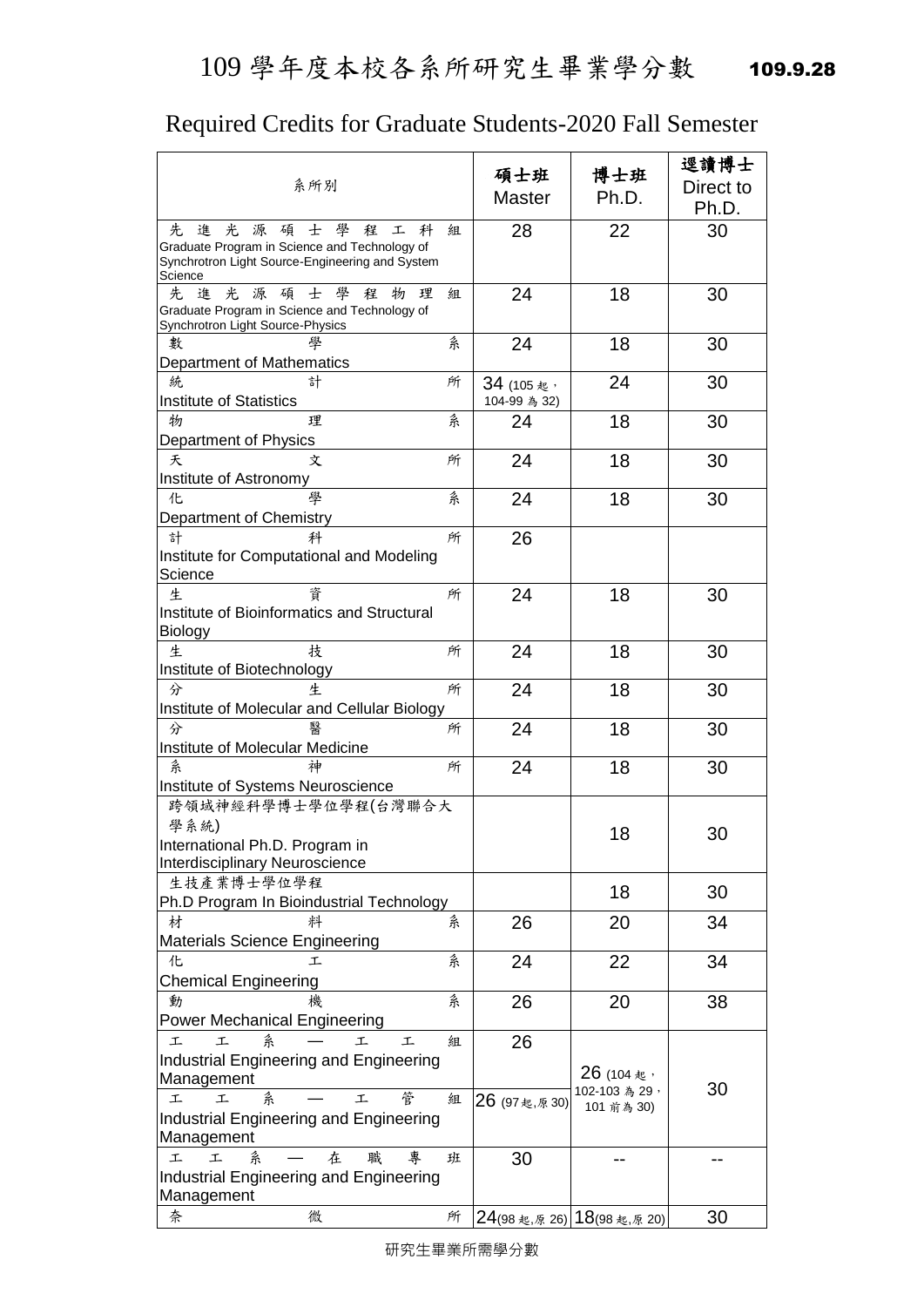| 系所別                                                                                                             |   | 碩士班<br><b>Master</b>        | 博士班<br>Ph.D.                            | 逕讀博士<br>Direct to<br>Ph.D.                 |
|-----------------------------------------------------------------------------------------------------------------|---|-----------------------------|-----------------------------------------|--------------------------------------------|
| Nanoengineering and Microsystems                                                                                |   |                             |                                         |                                            |
| 資通訊熱流與電聲科技產業碩士專班 Master<br>program of thermal management and electroacoustics                                   |   | 26                          |                                         |                                            |
| for information technology<br>資通訊科技產品智慧設計與控制產業碩士專                                                               |   |                             |                                         |                                            |
| 班 Industry-Oriented Master Degree Program on                                                                    |   | 26                          |                                         |                                            |
| Intelligent Design and Control for ICT Products                                                                 |   |                             |                                         |                                            |
| 智慧生產與智能馬達電控產業碩士專班                                                                                               |   | 26                          |                                         |                                            |
| Intelligent Manufacturing & Intelligent Motor Electronic<br>Control Master Program of Industry                  |   |                             |                                         |                                            |
| 資通訊控制與熱流產碩專班                                                                                                    |   | 26                          |                                         |                                            |
| Industry-Oriented Master Degree Program on<br>Intelligent Design, Control and Thermal fluid for ICT<br>Products |   |                             |                                         |                                            |
| 智生製造產碩專班<br>Intelligent Production and Intelligent Manufacturing<br>Master Program of Industry                  |   | 26                          |                                         |                                            |
| 前瞻功能材料產業博士學位學程                                                                                                  |   |                             | 20                                      | 34                                         |
| Ph. D. Program in Prospective Functional                                                                        |   |                             |                                         |                                            |
| Materials Industry                                                                                              |   |                             |                                         |                                            |
| 資<br>T.                                                                                                         | 糸 | 24                          | 18                                      | 30                                         |
| Department of Computer Science                                                                                  |   |                             |                                         |                                            |
| 資                                                                                                               | 所 | 24                          | 18                                      | 30                                         |
| Institute of Information Systems and                                                                            |   |                             |                                         |                                            |
| Applications<br>雷<br>機                                                                                          | 糸 |                             |                                         |                                            |
| Department of Electrical Engineering                                                                            |   | 26                          | 18                                      | 30                                         |
| 電<br>子                                                                                                          | 所 | 26                          | 18                                      | 30                                         |
| Institute of Electronics Engineering                                                                            |   |                             |                                         |                                            |
| 通<br>訊                                                                                                          | 所 | $26(102 \n\equiv 0.55$      | 22 (102起,原                              | 34 (102 起,原                                |
| Institute of Communications Engineering                                                                         |   | 24)                         | 18)                                     | (20)                                       |
| 光<br>雷<br>Institute of Photonics Technologies                                                                   | 所 | 24 (102起,原<br>28)           | 18 (108 起, 107<br>為 22, 107 以前<br>為 18) | 30(108)<br>起,102-107 為<br>34,102以前為<br>36) |
| 光電博士學位學程                                                                                                        |   |                             | 18                                      |                                            |
| (台灣聯合大學系統)                                                                                                      |   |                             | (108起,107為                              |                                            |
| International Ph.D. Program in                                                                                  |   |                             | 22,107以前為                               |                                            |
| Photonics(University System of Taiwan)                                                                          |   |                             | 18)                                     |                                            |
| 社群網路與人智計算國際研究生博士學位                                                                                              |   |                             |                                         |                                            |
| 學程                                                                                                              |   |                             | 18                                      |                                            |
| Social Networks and Human-Centered                                                                              |   |                             |                                         |                                            |
| Computing<br>資訊安全研究所                                                                                            |   |                             |                                         |                                            |
| Institute of Information Security                                                                               |   | 24                          |                                         |                                            |
| 工<br>科                                                                                                          | 条 | 28                          | 22                                      | 34                                         |
| Department of Engineering and System                                                                            |   |                             |                                         |                                            |
| Science                                                                                                         |   |                             |                                         |                                            |
| 醫<br>環                                                                                                          | 系 | 24                          | 24 (107起,原                              | 36 (107起,原                                 |
| Department of Biomedical Engineering and                                                                        |   |                             | 26)                                     | 38)                                        |
| <b>Environmental Science</b>                                                                                    |   |                             |                                         |                                            |
| 核<br>工                                                                                                          | 所 | $25(108 \n\& \n$ , 原<br>28) | 22                                      | 34                                         |
| Institute of Nuclear Engineering and<br>Science                                                                 |   |                             |                                         |                                            |
| 分析與環境科學研究所                                                                                                      |   | 24                          |                                         |                                            |
| Institute of Analytical and Environmental                                                                       |   |                             |                                         |                                            |
| Sciences                                                                                                        |   |                             |                                         |                                            |
| 歷<br>史                                                                                                          | 所 | 24                          | 18                                      | 30                                         |
| Institute of History                                                                                            |   |                             |                                         |                                            |
| 言<br>語                                                                                                          | 所 | 28                          | 24                                      | 30                                         |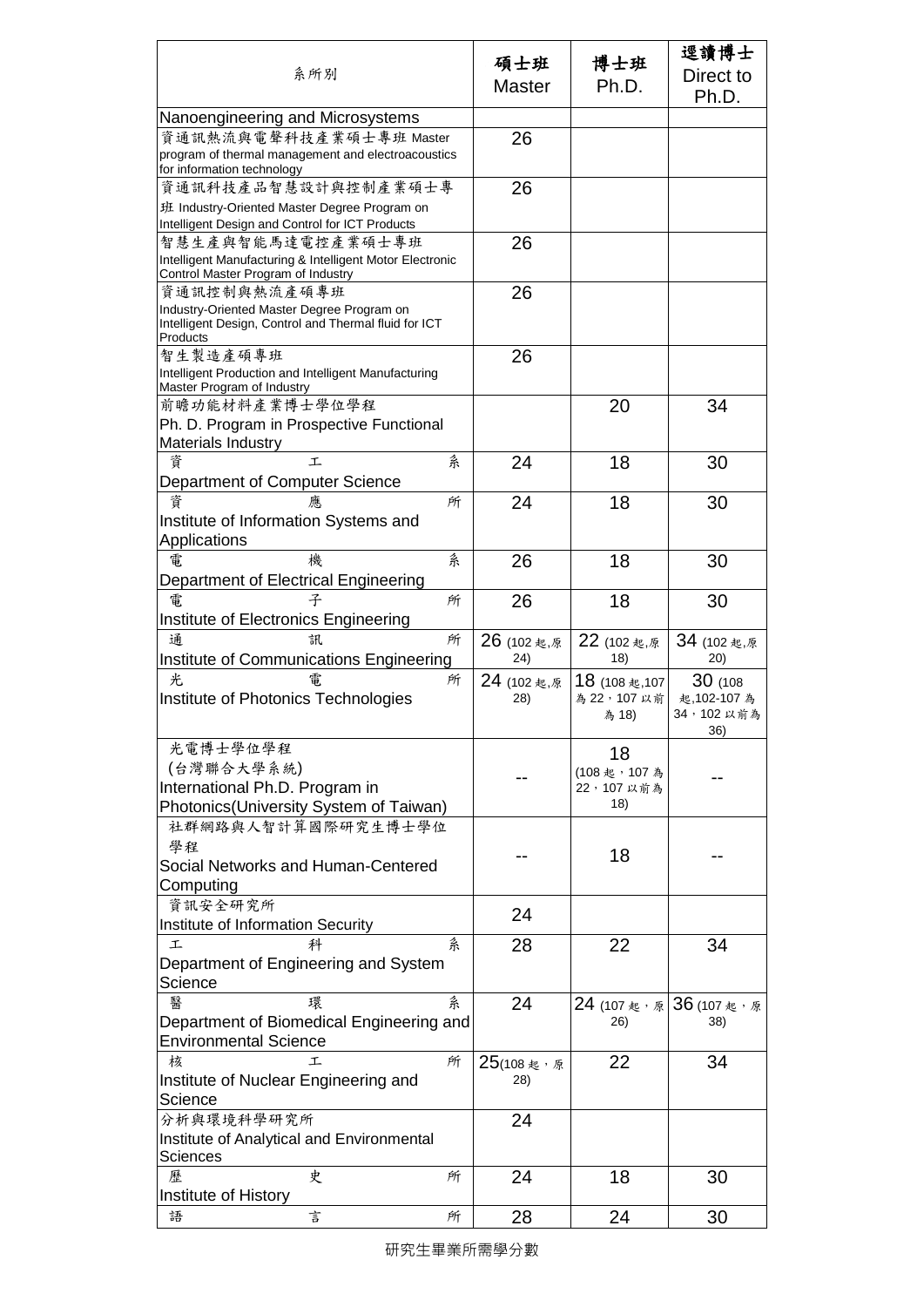| 系所別                                                                                                                        |   | 碩士班                                    | 博士班                          | 逕讀博士<br>Direct to                           |
|----------------------------------------------------------------------------------------------------------------------------|---|----------------------------------------|------------------------------|---------------------------------------------|
|                                                                                                                            |   | <b>Master</b>                          | Ph.D.                        | Ph.D.                                       |
| Institute of Linguistics                                                                                                   |   |                                        |                              |                                             |
| 中<br>文<br>Department of Chinese Literature                                                                                 | 糸 | 24                                     | 18                           | 30                                          |
| 外<br>語                                                                                                                     | 糸 | 27                                     |                              |                                             |
| Department of Foreign Languages and<br>Literature                                                                          |   |                                        |                              |                                             |
| 社<br>會<br>Institute of Sociology                                                                                           | 所 | 24                                     | 29 (103 起,96<br>前為 41, 97~99 | 32 (100 起, 96<br>前為 41, 97~99               |
|                                                                                                                            |   |                                        | 為 40, 100~102<br>為 32)       | 為 40)                                       |
| 類<br>人<br>Institute of Anthropology                                                                                        | 所 | 24                                     | 30                           | 36                                          |
| 哲<br>學<br>Institute of Philosophy                                                                                          | 所 | 28                                     |                              |                                             |
| 台<br>文<br>Institute of Taiwan Literature                                                                                   | 所 | 30                                     | 24                           | 33                                          |
| 專<br>台<br>教<br>碩<br>研<br>士<br>Graduate Program on Taiwan Studies                                                           | 班 | 24                                     |                              |                                             |
| 究<br>碩<br>學<br>研<br>士<br>化<br>位<br>學<br>文                                                                                  | 程 | 24                                     |                              |                                             |
| International Graduate Program in<br>Inter-Asia Cultural                                                                   |   |                                        |                              |                                             |
| 學<br>究<br>華<br>文<br>文<br>研<br>Institute of Sinophone Studies                                                               | 所 | 30                                     |                              |                                             |
| 濟<br>經<br>Department of Economics                                                                                          | 糸 | 27 (96起,原24) 33 (98起,原27) 39 (98起,原36) |                              |                                             |
| 管<br>科<br>Institute of Technology Management                                                                               | 所 | 45                                     | 18(106起,原)<br>24)            | $30(106 \text{ \&} \cdot \text{ \&}$<br>36) |
| 經<br>誉<br>專<br>管<br>理<br>碩<br>士<br><b>MBA</b>                                                                              | 班 | 39(100起,原<br>45)                       |                              |                                             |
| EMBA 高階經營管理碩士專班                                                                                                            |   | 39(100 起,原<br>45)                      |                              |                                             |
| IMBA 國際專業管理碩士專班                                                                                                            |   | 44(109起,原<br>45)                       |                              |                                             |
| 科<br>法                                                                                                                     | 所 | 36(甲)(99起,                             | 18                           | 40                                          |
| Institute of Law for Science and<br>Technology                                                                             |   | 原 83)<br>36(Z)                         |                              |                                             |
|                                                                                                                            |   | 36(甲)(105                              | 18                           | 30                                          |
| 計<br>財                                                                                                                     | 糸 | 起,104-98為<br>39, 97 為 42,96            |                              |                                             |
| Department of Quantitative Finance                                                                                         |   | 為 45)<br>33(乙)(105                     |                              |                                             |
|                                                                                                                            |   | 為 36,104-97 為                          |                              |                                             |
| 服<br>科                                                                                                                     |   | 33, 97 前為 36)                          |                              |                                             |
| Institute of Service Science                                                                                               | 所 | 36 (107起,原<br>38;98起,原36)              | 24                           | 30                                          |
| 學<br>科<br>Institute of Learning Sciences                                                                                   | 所 | $30$ (106 起,原<br>26)                   |                              |                                             |
| 醫<br>τ.                                                                                                                    | 所 | 24                                     |                              |                                             |
| <b>Biomedical Engineering</b>                                                                                              |   |                                        |                              |                                             |
| 學<br>科<br>技<br>博<br>學<br>位<br>環<br>境<br>士<br>International Ph.D. Program in<br><b>Environmental Science and Technology</b> | 程 |                                        | 24 (109起,原38 (107起,原<br>26)  | 36;106起,原<br>38)                            |
|                                                                                                                            |   |                                        |                              |                                             |
| 務<br>金<br>碩<br>士<br>在<br>職<br>財<br>融<br>專<br>Master Program of Finance and Banking                                         | 班 | 39                                     |                              |                                             |
| 公共政策與管理碩士在職專班                                                                                                              |   | 35                                     |                              |                                             |
| Master Program of Public Policy and<br>Management                                                                          |   |                                        |                              |                                             |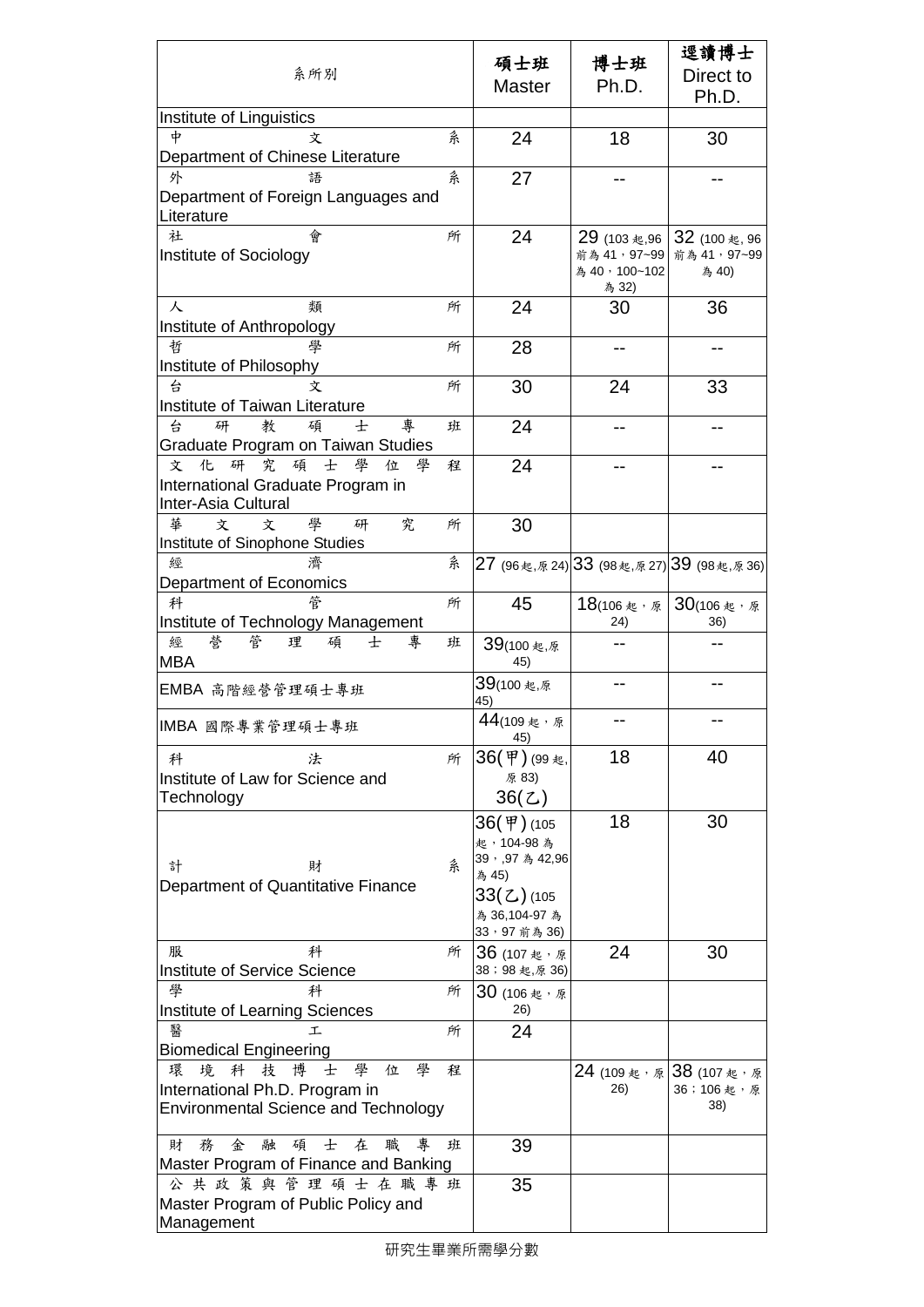|                                                                            |                               |               |                       | 逕讀博士      |
|----------------------------------------------------------------------------|-------------------------------|---------------|-----------------------|-----------|
| 系所別                                                                        |                               | 碩士班           | 博士班                   | Direct to |
|                                                                            |                               | <b>Master</b> | Ph.D.                 | Ph.D.     |
| M<br>E.<br>B<br>A<br>深<br>圳                                                | 外<br>專<br>境<br>班              | 36            |                       |           |
| <b>EMBA Shenzhen</b>                                                       |                               |               |                       |           |
| E M B A                                                                    | 馬來西亞境外專<br>班                  | 36            |                       |           |
| EMBA in Malaysia                                                           |                               |               |                       |           |
| 跨院國際博士學位學程                                                                 | 106 學年度前                      |               | 24                    |           |
| International                                                              | 一般組(107起)                     |               | 24                    | 30        |
| Intercollegiate Ph.D.<br>Progra<br>m                                       | 人文組(107起)                     |               | 24                    | 30        |
|                                                                            | 教育與公共政策組<br>$(107$ 起)         |               | $22(108)$ 想, 原<br>18) | 無逕博       |
|                                                                            | 人工智慧組(107起)                   |               | 22                    | 30        |
|                                                                            | 藝術與創新科技組                      |               | 22                    | 30        |
|                                                                            | (108)/科技藝術組                   |               |                       |           |
|                                                                            | $(109 \t{)}$<br>醫學組(109起)     |               |                       |           |
|                                                                            | 智慧製造與數位決策                     |               | 24                    |           |
|                                                                            | 組(109起)                       |               | 22                    |           |
| 跨院國際碩士學位學程                                                                 | 106 學年度前                      | 30            |                       |           |
| International                                                              | 華語教學組(107起)                   | 30            |                       |           |
| Intercollegiate MS                                                         | 藝術與創作科技組                      | 24            |                       |           |
| P.<br>rogram                                                               | (107起)/科技藝術組<br>$(109 \t{1})$ |               |                       |           |
| 全球營運管理碩士雙聯學位學程                                                             |                               | 30            |                       |           |
| Dual Master Program for Global                                             |                               |               |                       |           |
| <b>Operation Management</b>                                                |                               |               |                       |           |
| 智慧製造跨院高階主管碩士在職學位學程                                                         |                               | 31            |                       |           |
| <b>Executive Cross-Discipline Master</b>                                   |                               |               |                       |           |
| Program for Intelligent Manufacturing                                      |                               |               |                       |           |
| 特<br>教<br>Department of Special Education                                  | 糸                             | 30            |                       |           |
| 系 / 運 科 系 ( 1 0 9<br>體<br>育                                                | 起 )                           | 31            |                       |           |
| Department of Physical                                                     |                               |               |                       |           |
| Education/Department of Kinesiology (From                                  |                               |               |                       |           |
| 109)                                                                       |                               |               |                       |           |
| 體育系碩士在職專班/運科系碩士在職專班                                                        |                               | 28 (109起,原    |                       |           |
| In-service Master Program of Physical                                      |                               | 32)           |                       |           |
| Education/In-Service Master Program of                                     |                               |               |                       |           |
| Kinesiology (From 109)                                                     |                               |               |                       |           |
| 數<br>理                                                                     | 所                             | 33            |                       |           |
| Graduate Institute of Mathematics and                                      |                               |               |                       |           |
| <b>Science Education</b>                                                   | 專                             |               |                       |           |
| 數<br>理<br>所<br>士<br>碩<br><b>Mathematics &amp; Science Education Master</b> | 在<br>職<br>班                   | 32            |                       |           |
| Inservice Program                                                          |                               |               |                       |           |
| 學前特殊教育碩士在職學位學程                                                             |                               | 32            |                       |           |
| Master Program in Early Childhood Special                                  |                               |               |                       |           |
| Education                                                                  |                               |               |                       |           |
| 藝<br>設                                                                     | 糸                             | 32            |                       |           |
| Department of Arts and Design                                              |                               |               |                       |           |
| 糸<br>藝<br>設<br>在                                                           | 職<br>專<br>班                   | 32 (隔年招生)     |                       |           |
| In-service Master Program of Arts                                          |                               |               |                       |           |
| <b>Education for Teachers</b>                                              |                               |               |                       |           |
| 흡<br>樂                                                                     | 糸                             | 30            |                       |           |
| Department of Music                                                        |                               |               |                       |           |
| 教<br>幼                                                                     | 糸                             | 31(107起,原     |                       |           |
| Department of Early Childhood Education                                    |                               | 34)           |                       |           |
| 糸<br>幼<br>教<br>士<br>碩                                                      | 專<br>在<br>職<br>班              | 31(107起,原     |                       |           |
| Master Program in Early Childhood                                          |                               | 34)           |                       |           |
| <b>Education for In-service Practitioners</b>                              |                               |               |                       |           |